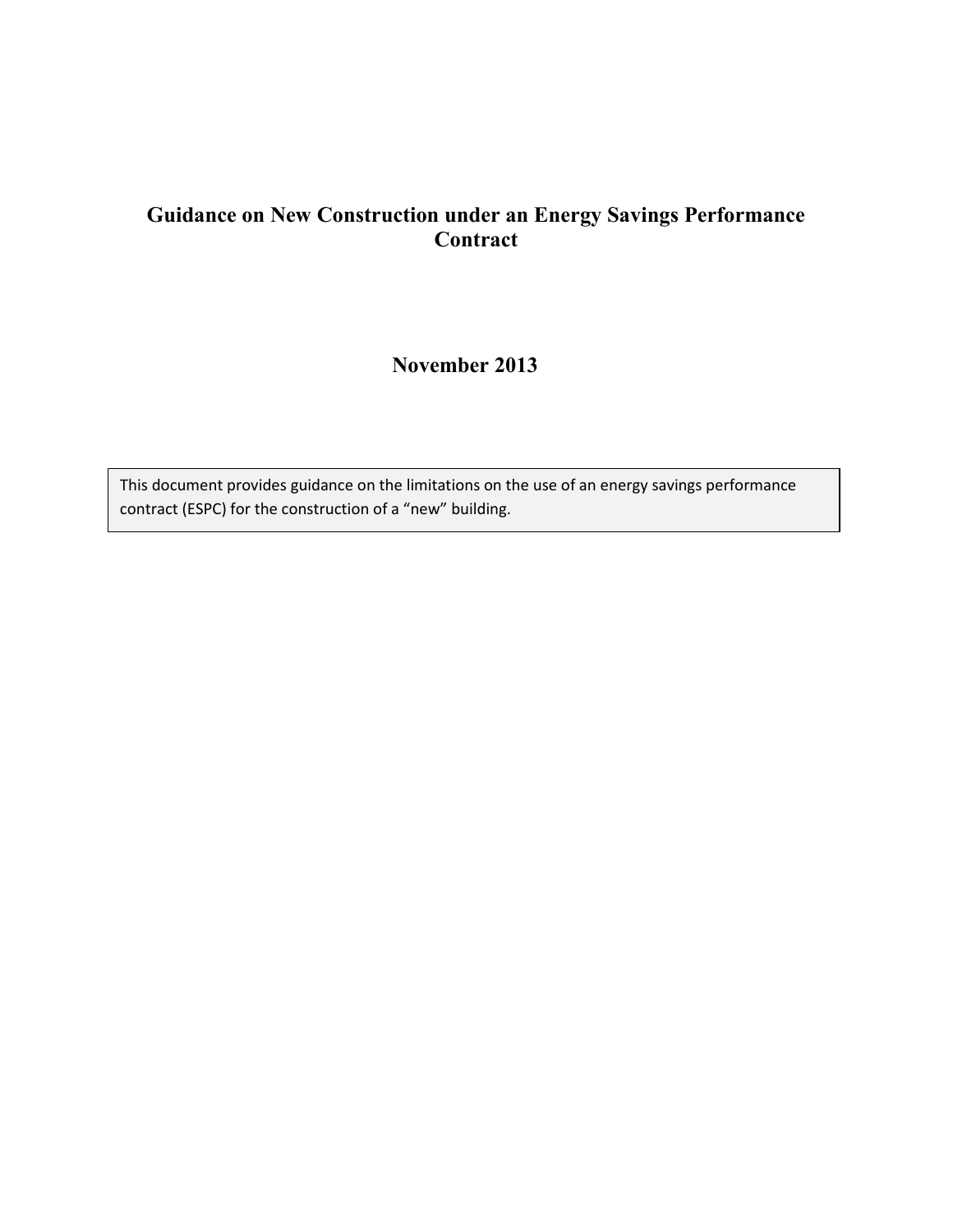# **Guidance on "New" Construction under an Energy Savings Performance Contract**

**Subject:** Limitations on the use of an energy savings performance contract (ESPC) for the construction of a "new" building.

**Summary:** In general, an ESPC must be used for the energy efficiency improvement and retrofit of exisiting Federal buildings. An ESPC may be used for the construction of "new" buildings under an ESPC only under limited circumstances:

- (1) Federal agencies may use an ESPC to finance energy or water conservation measures that provide incremental energy or water efficiency improvements to a design for construction of a planned "new" building.
- (2) Building construction under an ESPC is authorized where the construction is necessary for implementation, operation, and maintenance of an energy or water conservation measure.

## **Authority:**

The ESPC authority provides that "a Federal agency may enter into contracts under this title solely for the purpose of achieving energy savings and benefits ancillary to that purpose." 42 U.S.C. § 8287(a)(1). "Energy savings" for the purpose of an ESPC includes "a reduction in the cost of energy, water, or wastewater treatment . . . used in an existing federally owned building or buildings or other federally owned facilities." *Id.* § 8287c(2)(A); 10 C.F.R. § 436.31 (2013).

The ESPC authority also provides that an ESPC must be for the implementation of one or more energy or water conservation measures. *See* 42 U.S.C. § 8287c(3); 10 C.F.R. § 436.31. The term "energy conservation measures" is defined as "measures that are applied to a Federal building that improve energy efficiency and are life cycle cost effective and that involve energy conservation, cogeneration facilities, renewable energy sources, improvements in operations and maintenance, or retrofit activities." 42 U.S.C. § 8259(4); 10 C.F.R. § 436.31. The term "water conservation measure" is defined as a measure "that improves the efficiency of water use, is life-cycle cost-effective, and involves water conservation, water recycling or reuse, more efficient treatment of wastewater or stormwater, improvements in operation or maintenance efficiencies, retrofit activities, or other related activities, not at a Federal hydroelectric facility." 42 U.S.C. § 8287c(4)(B).

### **Discussion:**

Reductions in the cost of energy, water, or waste-water treatment under an ESPC must be realized in an existing Federally-owned building. The following discussion, however, sets forth two limited circumstances in which "new" construction may be contemplated under an ESPC.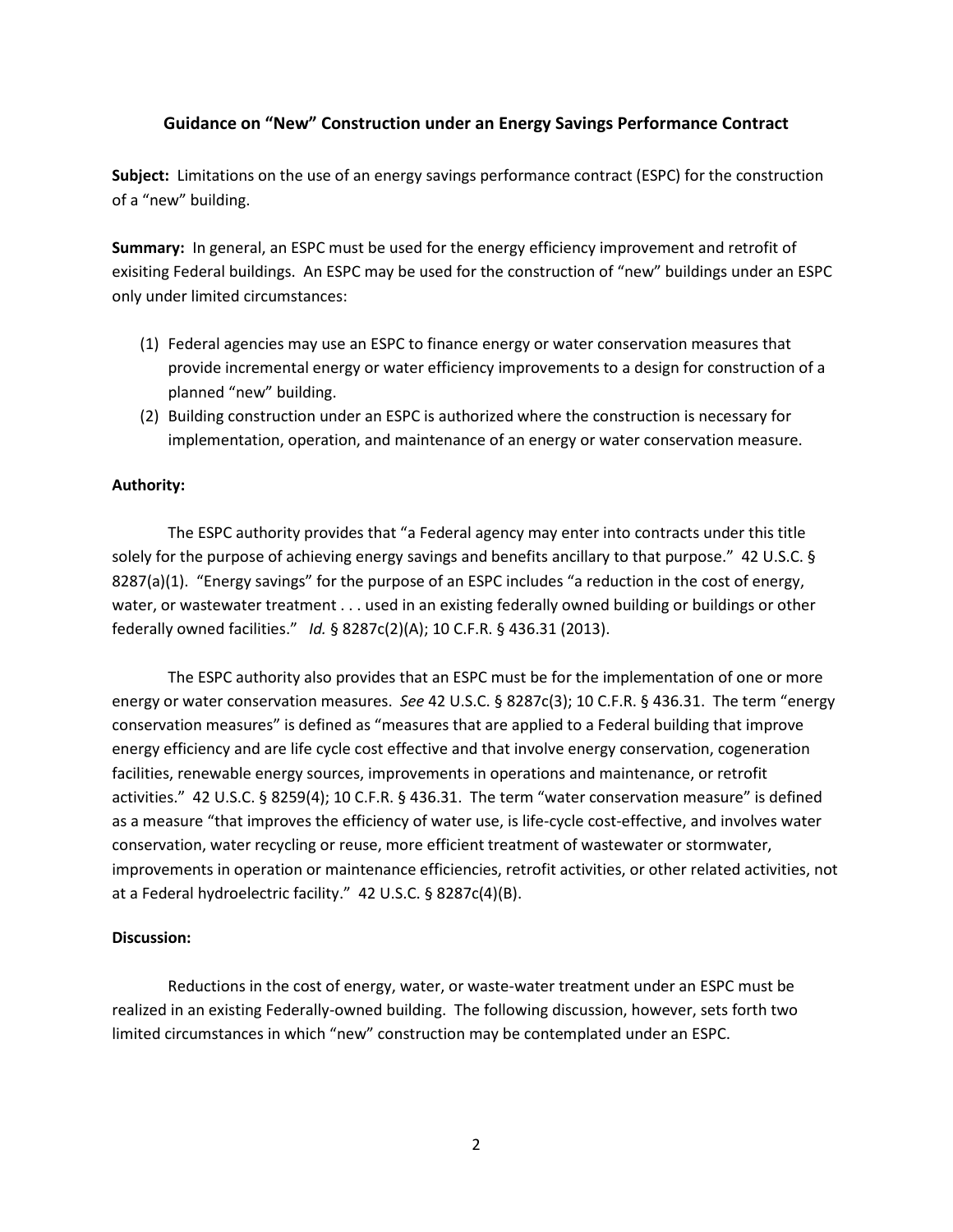#### I. Using an ESPC for Incremental Improvements to Building Designs

For the purpose of an ESPC, a Federal building is considered to be "existing" when there is a design for construction. This approach is consistent with the application of the regulatory energy efficiency requirements for new Federal buildings, which apply at the point at which there is a design for construction. *See* 10 C.F.R. Parts 433 and 435. An ESPC thus can be used for energy or water conservation measures that provide incremental energy or water efficiency improvements to that design for construction.

In an instance in which a Federal agency is at the design for construction stage of a building, the energy performance associated with that design constitutes the baseline for evaluating energy savings achieved under the ESPC. Energy savings is calculated by comparing the energy-related costs associated with the original facility design with the facility's performance post-implementation of the energy or water conservation measures contemplated under the ESPC.

It is important to note that the building design that provides the baseline must reflect the energy efficiency requirements set forth in all applicable regulations, specific to each agency. Final determination of the baseline is the responsibility of each agency. The energy efficiency regulations are separated into regulations pertaining to commercial and multi-family high-rise residential buildings (10 C.F.R. Part 433) and those pertaining to low-rise residential buildings (10 C.F.R. Part 435). A Federal building that is either a commercial or multi-family high-rise residential building and for which design for construction began on or after August 10, 2012, but prior to July 9, 2014, must meet the energy efficiency level established under ASHRAE 90.1-2007, and to the extent lifecycle cost-effective, achieve energy consumption levels that are at least thirty percent more energy efficient than the same ASHRAE specifications. *See* 10 C.F.R. § 433.4(a)(2). A Federal building that is either a commercial or multi-family high-rise residential building and for which design for construction begins on or after July 9, 2014, must meet the energy efficiency level established under ASHRAE 90.1-2010, and to the extent lifecycle costeffective, achieve energy consumption levels that are at least thirty percent more energy efficient than the same ASHRAE specifications. *See id.* § 433.4(a)(3). If the thirty percent reduction beyond the ASHRAE specifications is not lifecycle cost-effective, the facility must be designed to a level that maximizes lifecycle cost-effective energy efficiency, but at a minimum meets the efficiency level established under the respective version of ASHRAE 90.1. *See id.* § 433.4(c).

Federal buildings that are low-rise residential buildings and for which design for construction began on or after January 3, 2007, but before August 10, 2012, must meet the energy efficiency level established under the 2004 version of the International Energy Conservation Code (IECC), and if lifecycle cost-effective, achieve energy consumption levels that are at least thirty percent more energy efficient than the 2004 version of the IECC. *See* 10 C.F.R. § 435.4(a)(1). Federal buildings that are low-rise residential buildings and for which design for construction began on or August 10, 2012, must meet the energy efficiency level established under the 2009 version of the IECC, and if lifecycle cost-effective, achieve energy consumption levels that are at least thirty percent more energy efficient than the 2009 version of the IECC. *See id.* § 435.4(a)(2). If the thirty percent reduction beyond the IECC specifications